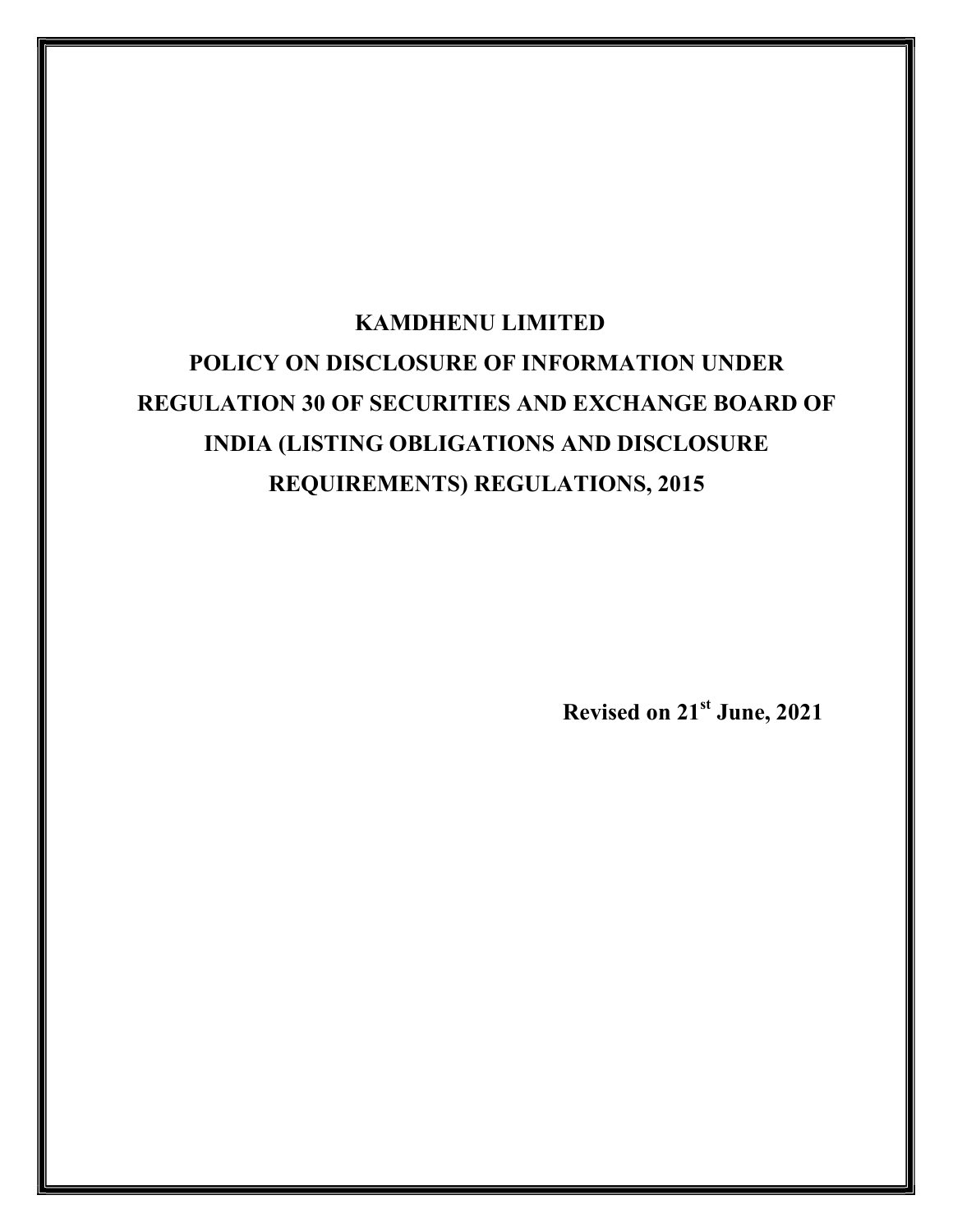#### **SCOPE**

In compliance with Regulation 30 of the Securities and Exchange Board of India ("SEBI")(Listing Obligations and Disclosure Requirements) Regulations, 2015 ("Listing Regulations") read with Circular No. CIR/CFD/CMD/4/2015 dated September 9, 2015 issued by the Securities and Exchange Board of India (the "Listing Regulations"), the listed entity required to frame a Policy for Determination of Materiality of Events and Information (the "Policy"), which provides a framework for determining materiality of events and information for the purpose of making disclosure to the Stock Exchanges. This policy aims to ensure timely and adequate disclosure of all material and price sensitive information to the Stock Exchanges in order to enable investors to make well informed decisions and also provide an overall governance framework for such determination of Materiality.

This Policy has been approved by the Board of Directors on November 7, 2015 and is effective from December 01, 2015. It is revised on June 21, 2021.

# **DEFINITIONS**

- A. "Act" shall mean the Companies Act, 2013 and the Rules framed thereunder, including any modifications, clarifications, circulars or re-enactment thereof.
- B. "Board of Directors" means the Board of Directors of Kamdhenu Limited, as constituted from time to time.
- C. "Company" means Kamdhenu Limited.
- D. "Material Event" or "Material Information" shall mean such event or information as set out in the Schedule III of Listing Regulations. In the Policy, the words, "material" and "materiality" shall be construed accordingly.
- E. "Policy" means this Policy on criteria for determining Materiality of events or information and as may be amended from time to time.
- F. "Schedule" means a Schedule III of (Listing Obligations and Disclosure Requirements) Regulations, 2015.

Any other term not defined herein shall have the same meaning as defined in the Companies Act, 2013 and Listing Regulations, or any other applicable law or regulation to the extent applicable to the Company.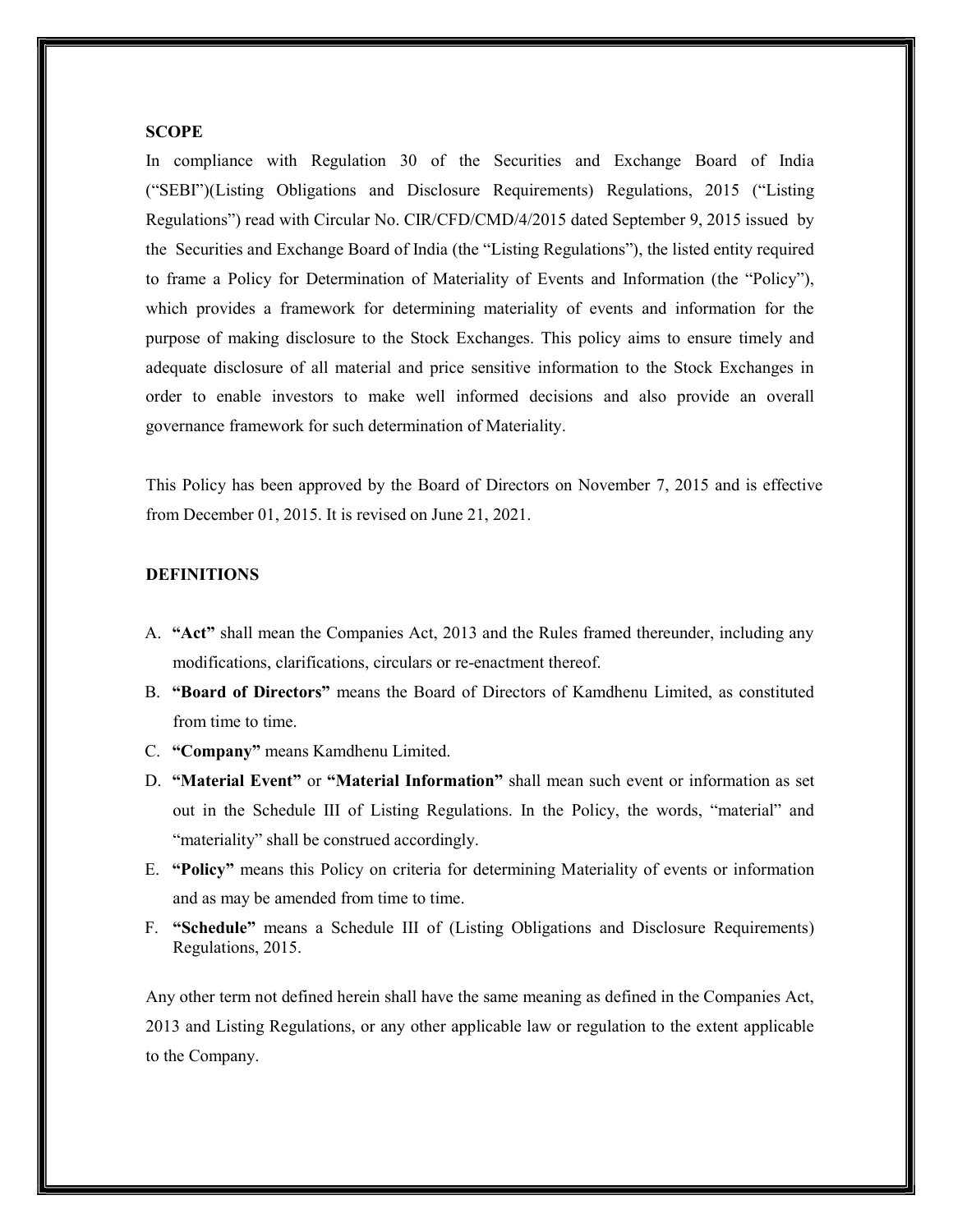# PURPOSE OF THE POLICY

Regulation 30 mandates that every listed entity shall make disclosures of any events or information which, in the opinion of the Board of Directors of the listed company, is material.

The Listing Regulations divide the events that need to be disclosed broadly in two categories

- $\triangleright$  events that have to be necessarily disclosed without applying any test of materiality (indicated in Para A of Part A of Schedule III of the Listing Regulations)
- $\triangleright$  Events that should be disclosed by the listed entity, if considered material (indicated in Para B of Part A of Schedule III of the Listing Regulations).

Further the listed entity shall consider the following criteria for determination of materiality of events/ information:

- a. the omission of an event or information, which is likely to result in discontinuity or alteration of event or information already available publicly; or
- b. the omission of an event or information is likely to result in significant market reaction if the said omission came to light at a later date;
- c. Events and information, where the criteria specified in (a) and (b) above are not applicable, shall be considered material for the purpose of disclosure to the stock exchanges where the impact of such event or information is more than 10% of the revenue or capital employed or net profit of the Company (whichever is less), as applicable.

# IDENTIFICATION OFAUTHORITY

The Chairman & Managing Director or Chief Financial Officer or Company Secretary of the Company authorized to decide on the materiality of events and information for the purpose of making disclosure to the Stock Exchanges. He shall also decide upon the requirement to respond to any queries raised or requests made by the Stock Exchanges in respect of matters covered under Regulation 30 of the Listing Regulations.

The Chairman & Managing Director or Chief Financial Officer or Company Secretary of the Company authorized for timely disclosure of information pursuant to Regulation 30 of the Listing Regulations.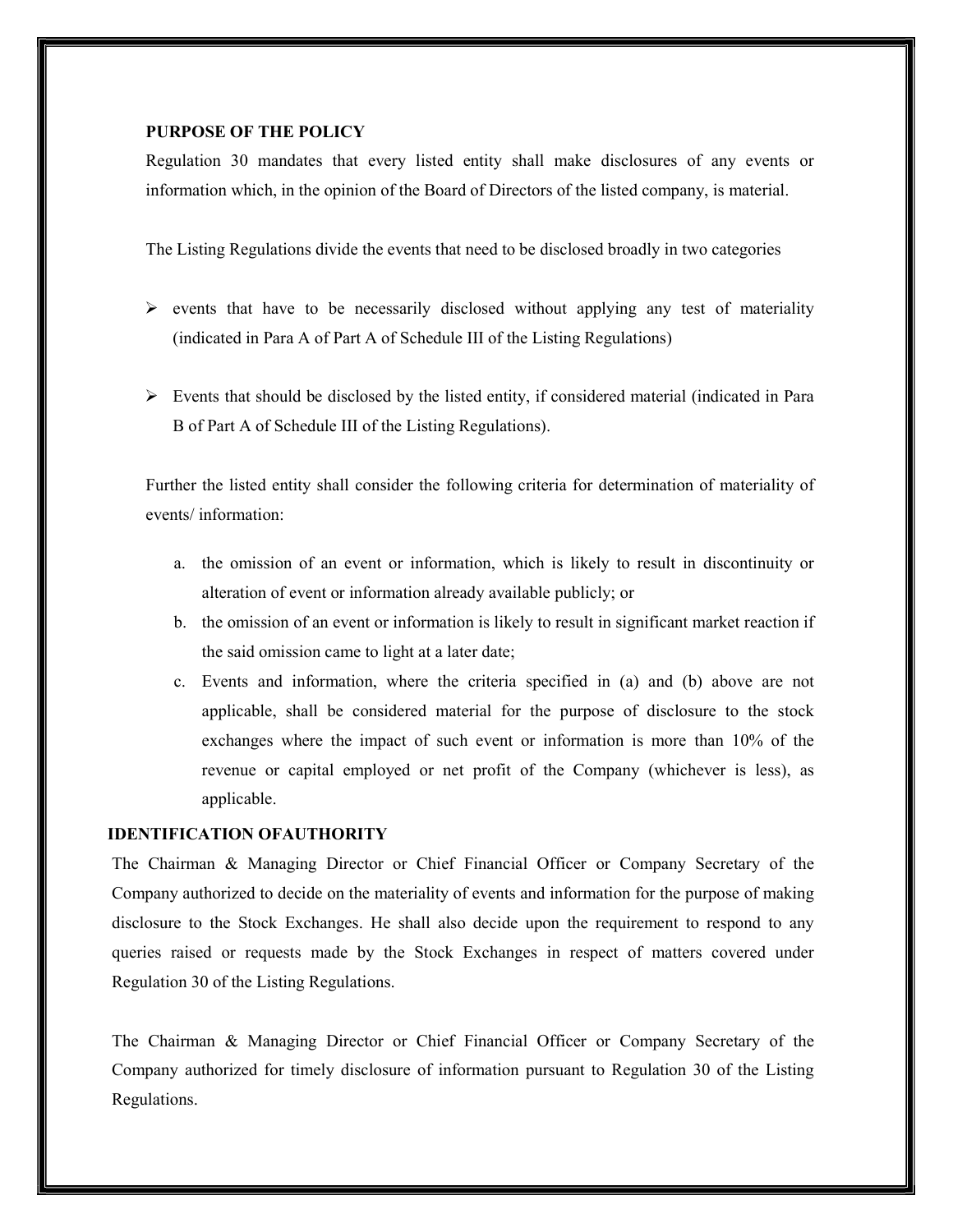## IDENTIFICATION OF MATERIALITY AND EVENTS

- I. Events specified in Annexure A shall be deemed to be material and have to be necessarily disclosed without applying any test of materiality.
- II. Events specified in Annexure B should be disclosed if considered material.

# MINIMUM DISCLOSURES TO BE MADE UNDER LISTING REGULATIONS

Within the overall framework of the above authority of KMPs, all disclosures made under Listing Regulations shall contain the minimum information as stated in SEBI circular dated September 9, 2015 or any other circular issued by SEBI from time to time details that need to be provided while disclosing events given in Annexure A and B of this policy.

#### GUIDANCE ON OCCURRENCE OF AN EVENT OR INFORMATION

- a) The occurrence of an event or information shall differ on a case to case basis and would depend on the stage of discussion, negotiation or approval.
- b) For events and information like natural calamities or disruptions, etc. which do not involve any discussion or approval, the date of occurrence would be the date when the Company becomes aware of such events or information or as soon as the officer of the Company has or ought to have reasonably come into possession of such information in the course of performance of his duties.

#### DISCLOSURES OF MATERIAL EVENTS ANDINFORMATION

 $\triangleright$  Within Thirty Minutes of the conclusion of board meeting:

Disclosure with respect to events specified in Annexure A - Para A - sub-para 4 shall be made within thirty minutes of the conclusion of the Board Meeting.

# Within twenty four hours from occurrence of event:

The company shall first disclose to stock exchange(s) all events, as specified in Annexure A and B - Part A (except sub para 4)  $\&$  B, or information as soon as reasonably possible and not later than twenty four hours from the occurrence of event or information:

Provided that in case the disclosure is made after twenty four hours of occurrence of the event or information, the company shall, along with such disclosures provide explanation for delay.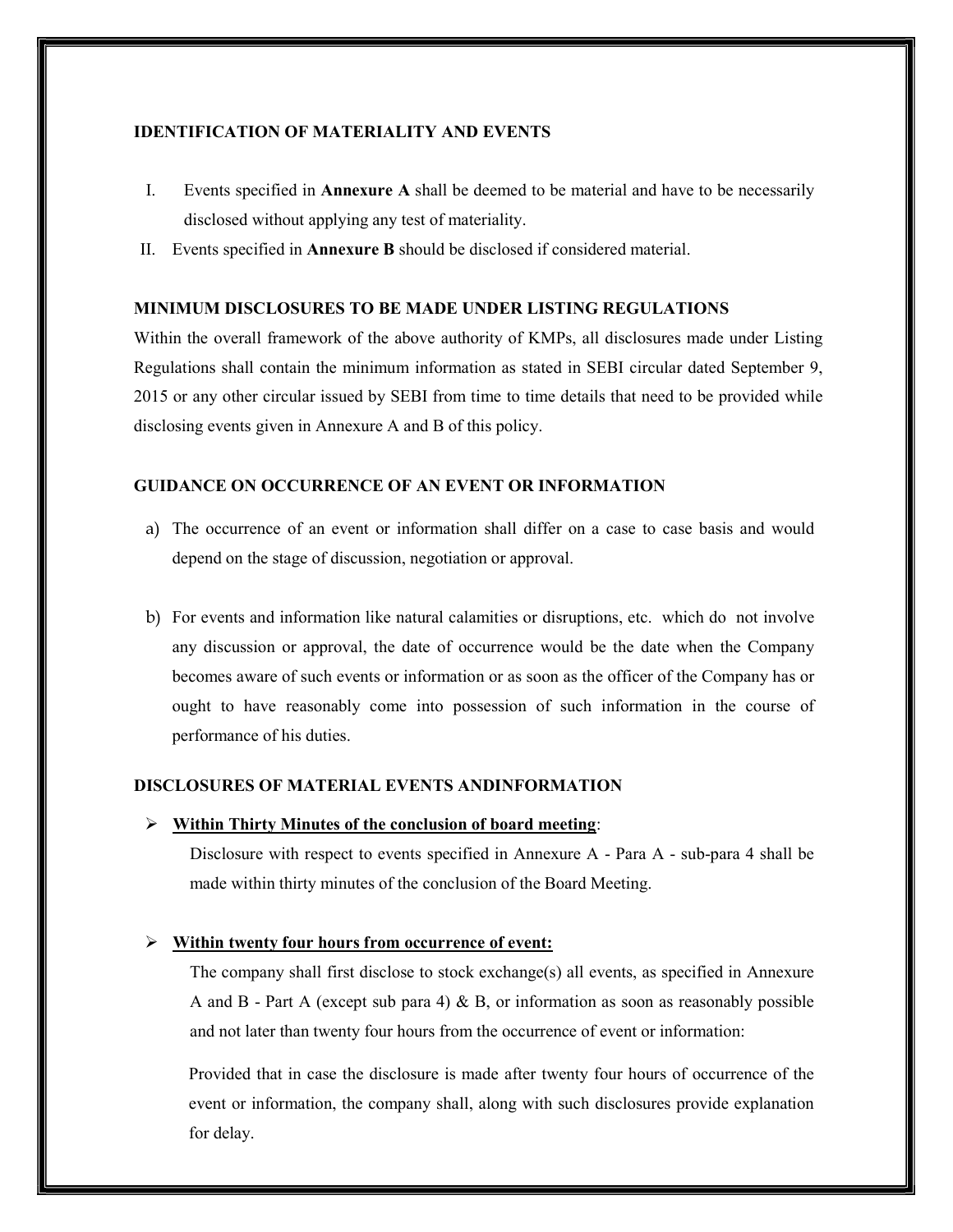### Updates on regular basis

The Company shall, with respect to disclosures referred to in Regulation 30 of the Listing Regulations, make disclosures updating material developments on a regular basis, till such time the event is resolved/closed, with relevant explanations.

#### Events/ information with respect to subsidiaries

The Company shall also disclose all events and information with respect to its subsidiaries which are material for the Company.

# Queries by Stock Exchanges

The Company shall provide specific and adequate reply to all queries raised by stock exchange(s) with respect to any events or information and on its own initiative. Further, it may confirm or deny any event or information to stock exchange(s).

# DISSEMINATION OF INFORMATION

- a) The policy shall be disclosed on website of the company.
- b) The contact details of authorized Key Managerial Personnel shall be also disclosed to the stock exchange(s) and as well as on the Company's website.
- c) The company shall disclose on its website all such events or information which has been disclosed to stock exchange(s) under Listing Regulations, and such disclosures shall be hosted on the website of the company for a minimum period of five years and thereafter as per the archival policy of the company.

## REVIEW /AMENDMENT

The Board of Directors has power to amend this Policy, as and when they deem fit. Any or all provisions of this Policy would be subject to revision / amendment in accordance with the Rules, Regulations, Notifications etc. on the subject as may be issued by relevant statutory authorities, from time to time. In case where any amendment(s), clarification(s), circular(s) etc. issued by the relevant authorities are not consistent with / are in addition to / are in derogation of the provisions laid down under this Policy, then such amendment(s), clarification(s), circular(s) etc. shall prevail upon the provisions of this Policy and this Policy shall stand amended accordingly from the effective date as laid down under such amendment(s), clarification(s), circular(s) etc.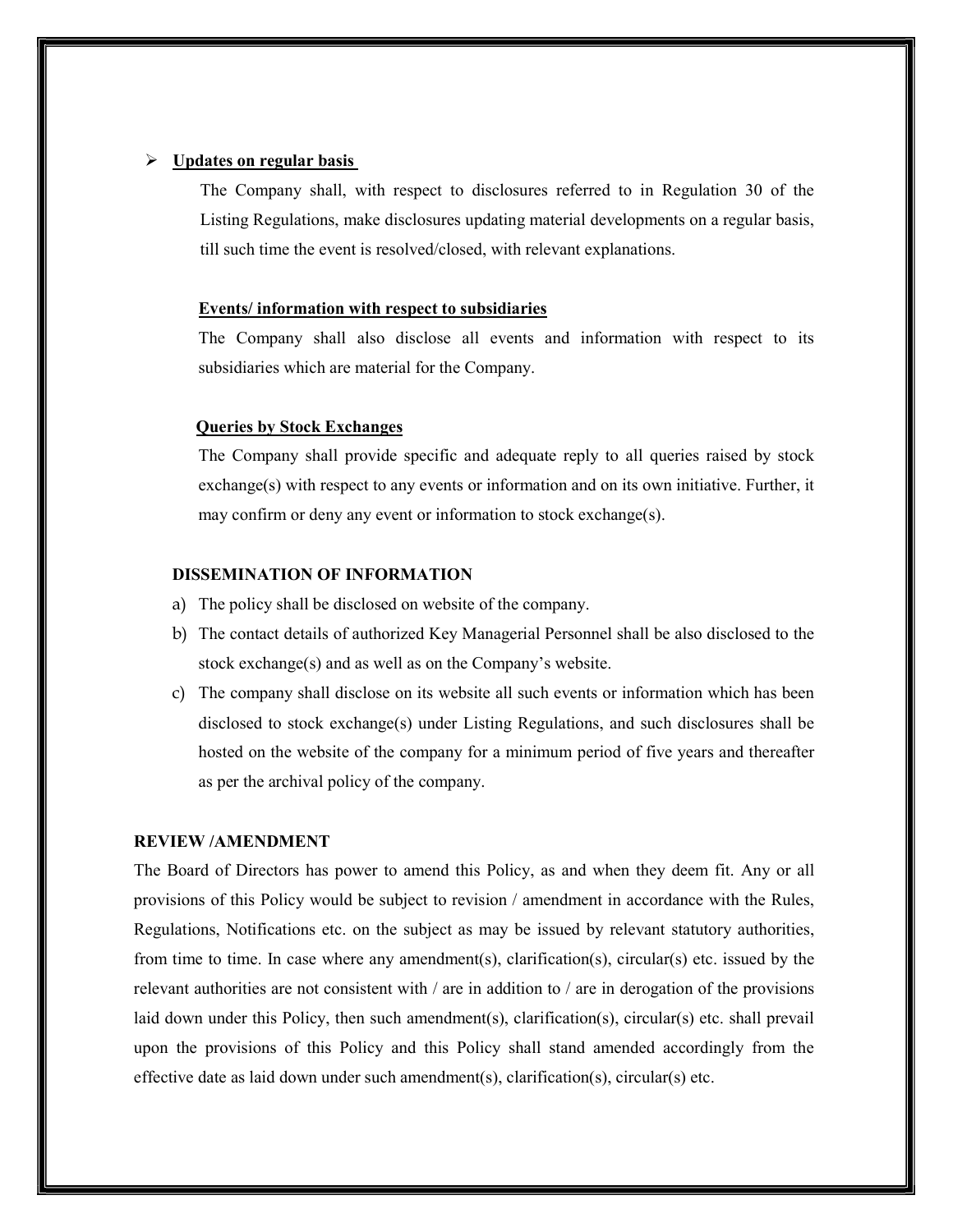### ANNEXURE A

A. Events and information specified in Para A of Part A of Schedule III of the Listing Regulations ("Para A") including any amendment thereto, required to be mandatorily disclosed to the Stock Exchanges. These events are mentioned below inbrief:

1. Acquisition(s) (including agreement to acquire), Scheme of Arrangement (amalgamation/ merger/ demerger/restructuring), or sale or disposal of any unit(s), division(s) or subsidiary of the listed entity or any other restructuring.

Explanation.- For the purpose of this sub-para, the word 'acquisition' shall mean,-

- (i) acquiring control, whether directly or indirectly; or,
- (ii) acquiring or agreeing to acquire shares or voting rights in, a company, whether directly or indirectly, such that –
	- a. the listed entity holds shares or voting rights aggregating to five per cent or more of the shares or voting rights in the said company, or;
	- b. there has been a change in holding from the last disclosure made under subclause (a) of clause (ii) of the Explanation to this sub-para and such change exceeds two per cent of the total shareholding or voting rights in the said company.
- 2. Issuance or forfeiture of securities, split or consolidation of shares, buyback of securities, any restriction on transferability of securities or alteration in terms or structure of existing securities including forfeiture, reissue of forfeited securities, alteration of calls, redemption of securities etc.
- 3. Revision in Rating(s).
- 4. Outcome of Meetings of the Board of Directors: The listed entity shall disclose to the Exchange(s), within 30 minutes of the closure of the meeting, held to consider the following:
	- a. dividends and/or cash bonuses recommended or declared or the decision to pass any dividend and the date on which dividend shall be paid/dispatched;
	- b. any cancellation of dividend with reasons thereof;
	- c. the decision on buyback of securities;
	- d. the decision with respect to fund raising proposed to be undertaken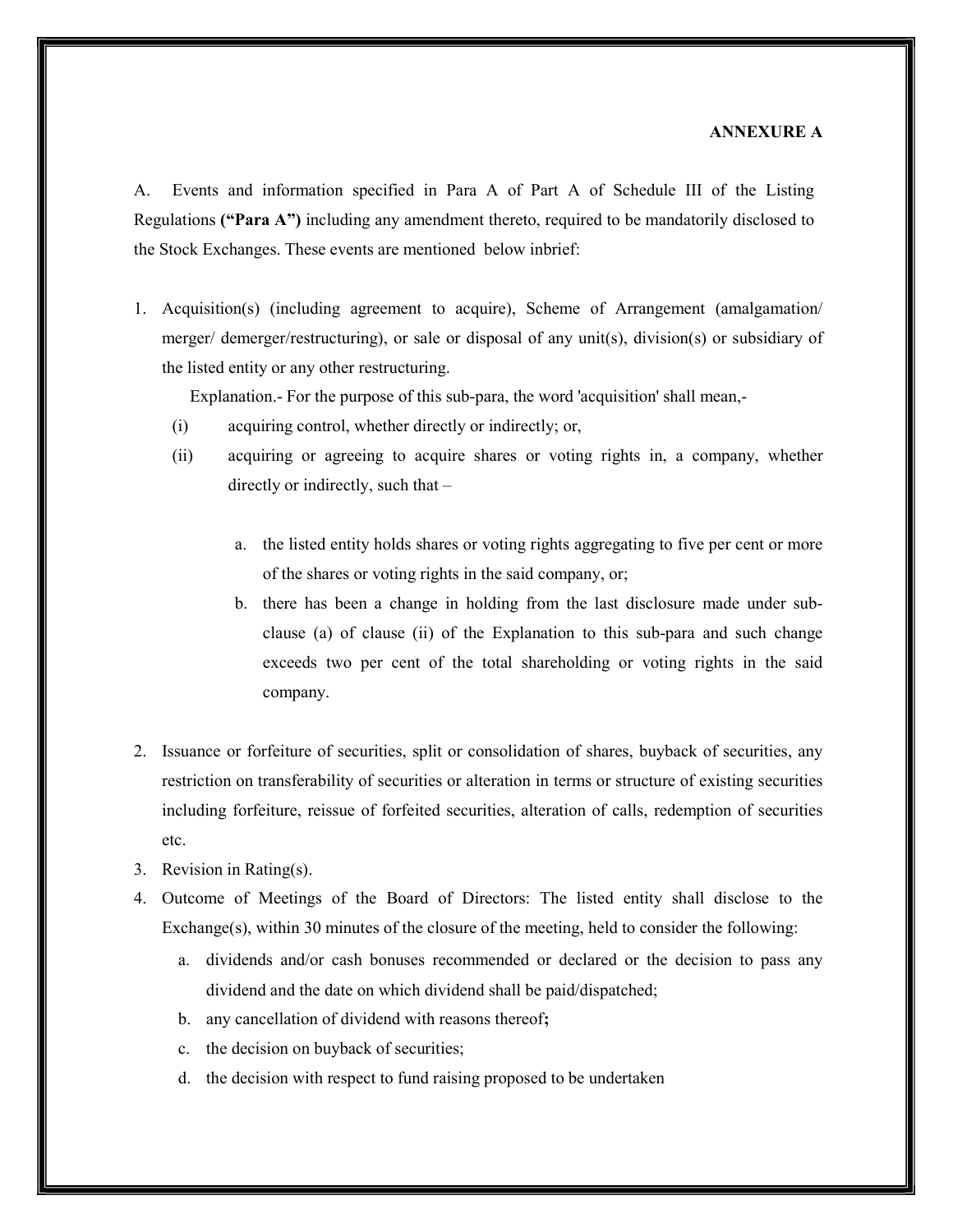- e. increase in capital by issue of bonus shares through capitalization including the date on which such bonus shares shall be credited/dispatched;
- f. reissue of forfeited shares or securities, or the issue of shares or securities held in reserve for future issue or the creation in any form or manner of new shares or securities or any other rights, privileges or benefits to subscribe to;
- g. short particulars of any other alterations of capital, including calls;
- h. financial results;
- i. decision on voluntary delisting by the listed entity from stock exchange(s):

Provided that in case of Board Meetings being held for more than one day, the financial results shall be disclosed within thirty minutes of end of the meeting for the day on which it has been considered.

- 5. Agreements (viz. shareholder agreement(s), joint venture agreement(s), family settlement agreement(s) (to the extent that it impacts management and control of the listed entity), agreement(s)/treaty(ies)/contract(s) with media companies) which are binding and not in normal course of business, revision(s) or amendment(s) and termination(s) thereof.
- 6. Fraud/defaults by promoter or key managerial personnel or by listed entity or arrest of key managerial personnel or promoter.
- 7. Change in directors, key managerial personnel (Managing Director, Chief Executive Officer, Chief Financial Officer , Company Secretary etc.), Auditor and Compliance Officer.

7A. In case of resignation of the auditor of the listed entity, detailed reasons for resignation of auditor, as given by the said auditor, shall be disclosed by the listed entities to the stock exchanges as soon as possible but not later than twenty four hours of receipt of such reasons from the auditor.

- 7B.Resignation of independent director including reasons for resignation: In case of resignation of an independent director of the listed entity, within seven days from the date of resignation, the following disclosures shall be made to the stock exchanges by the listed entities:
	- i. Detailed reasons for the resignation of independent directors as given by the said director shall be disclosed by the listed entities to the stock exchanges.
	- ii. The independent director shall, along with the detailed reasons, also provide a confirmation that there is no other material reasons other than those provided.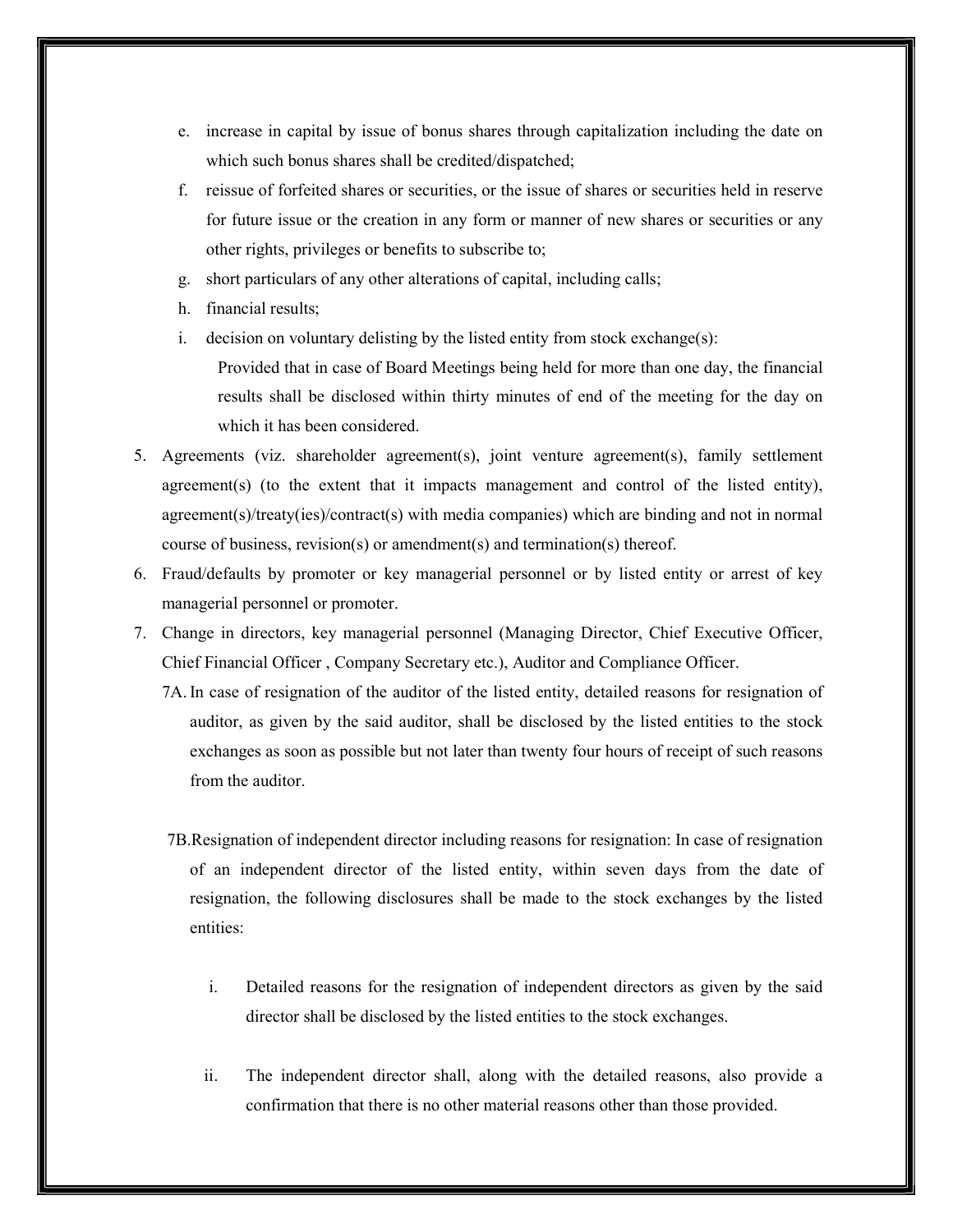- iii. The confirmation as provided by the independent director above shall also be disclosed by the listed entities to the stock exchanges along with the detailed reasons as specified in sub-clause (i) above.
- 8. Appointment or discontinuation of share transfer agent.
- 9. Resolution plan/ Restructuring in relation to loans/borrowings from banks/financial institutions including the following details:
	- i. Decision to initiate resolution of loans/borrowings;
	- ii. Signing of Inter-Creditors Agreement (ICA) by lenders;
	- iii. Finalization of Resolution Plan;
	- iv. Implementation of Resolution Plan;
	- v. Salient features, not involving commercial secrets, of the resolution/ restructuring plan as decided by lenders.
- 10. Corporate debt restructuring.
- 11. One time settlement with a bank.
- 12. Reference to BIFR and winding-up petition filed by any party / creditors.
- 13. Issuance of Notices, call letters, resolutions and circulars sent to shareholders, debenture holders or creditors or any class of them or advertised in the media by the listed entity.
- 14. Proceedings of Annual and extraordinary general meetings of the listed entity.
- 15. Amendments to memorandum and articles of association of listed entity, in brief.
	- (i) (a) Schedule of analysts or institutional investors meet and presentations made by the listed entity to analysts or institutional investors.

Explanation: For the purpose of this clause 'meet' shall mean group meetings or group conference calls conducted physically or through digital means.

- (b) Audio or video recordings and transcripts of post earnings/quarterly calls, by whatever name called, conducted physically or through digital means, simultaneously with submission to the recognized stock exchange(s), in the following manner:
- (i) the presentation and the audio/video recordings shall be promptly made available on the website and in any case, before the next trading day or within twenty-four hours from the conclusion of such calls, whichever is earlier;
- (ii) the transcripts of such calls shall be made available on the website within five working days of the conclusion of such calls.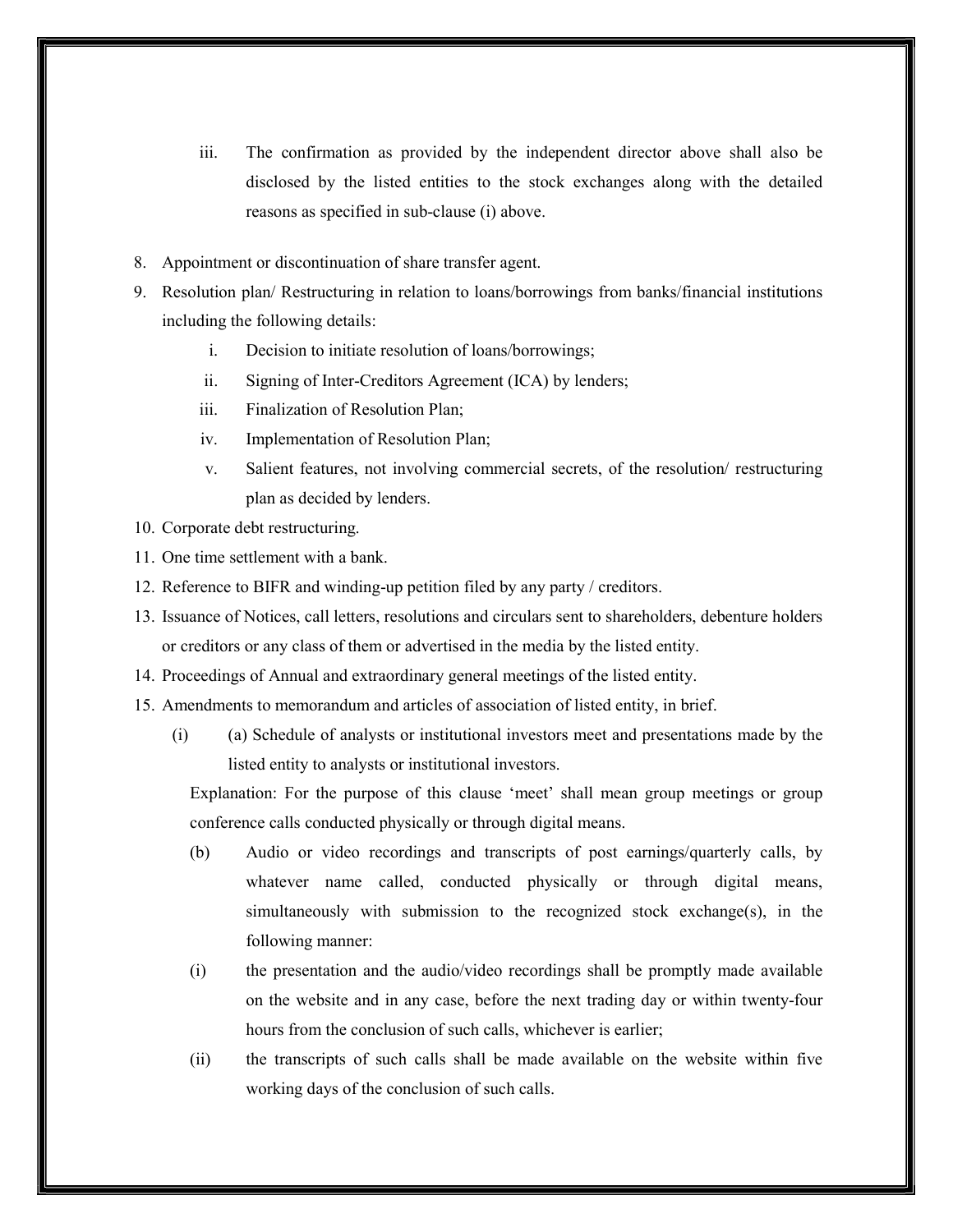- 16. The following events in relation to the corporate insolvency resolution process (CIRP) of a listed corporate debtor under the Insolvency Code:
	- a. Filing of application by the corporate applicant for initiation of CIRP, also specifying the amount of default;
	- b. Filing of application by financial creditors for initiation of CIRP against the corporate debtor, also specifying the amount of default;
	- c. Admission of application by the Tribunal, along with amount of default or rejection or withdrawal, as applicable ;
	- d. Public announcement made pursuant to order passed by the Tribunal under section 13 of Insolvency Code;
	- e. List of creditors as required to be displayed by the corporate debtor under regulation 13(2)(c) of the IBBI (Insolvency Resolution Process for Corporate Persons) Regulations, 2016;
	- f. Appointment/ Replacement of the Resolution Professional;
	- g. Prior or post-facto intimation of the meetings of Committee of Creditors;
	- h. Brief particulars of invitation of resolution plans under section  $25(2)(h)$  of Insolvency Code in the Form specified under regulation 36A(5) of the IBBI (Insolvency Resolution Process for Corporate Persons) Regulations, 2016;
	- i. Number of resolution plans received by Resolution Professional;
	- j. Filing of resolution plan with the Tribunal;
	- k. Specific features and details of the resolution plan as approved by the Adjudicating Authority under the Insolvency Code, not involving commercial secrets, including details such as:
		- i. Pre and Post net-worth of the company;
		- ii. Details of assets of the company post CIRP;
		- iii. Details of securities continuing to be imposed on the companies' assets;
		- iv. Other material liabilities imposed on the company;
		- v. Detailed pre and post shareholding pattern assuming 100% conversion of convertible securities;
		- vi. Details of funds infused in the company, creditors paid-off;
		- vii. Additional liability on the incoming investors due to the transaction, source of such funding etc.;
		- viii. Impact on the investor revised P/E, RONW ratios etc.;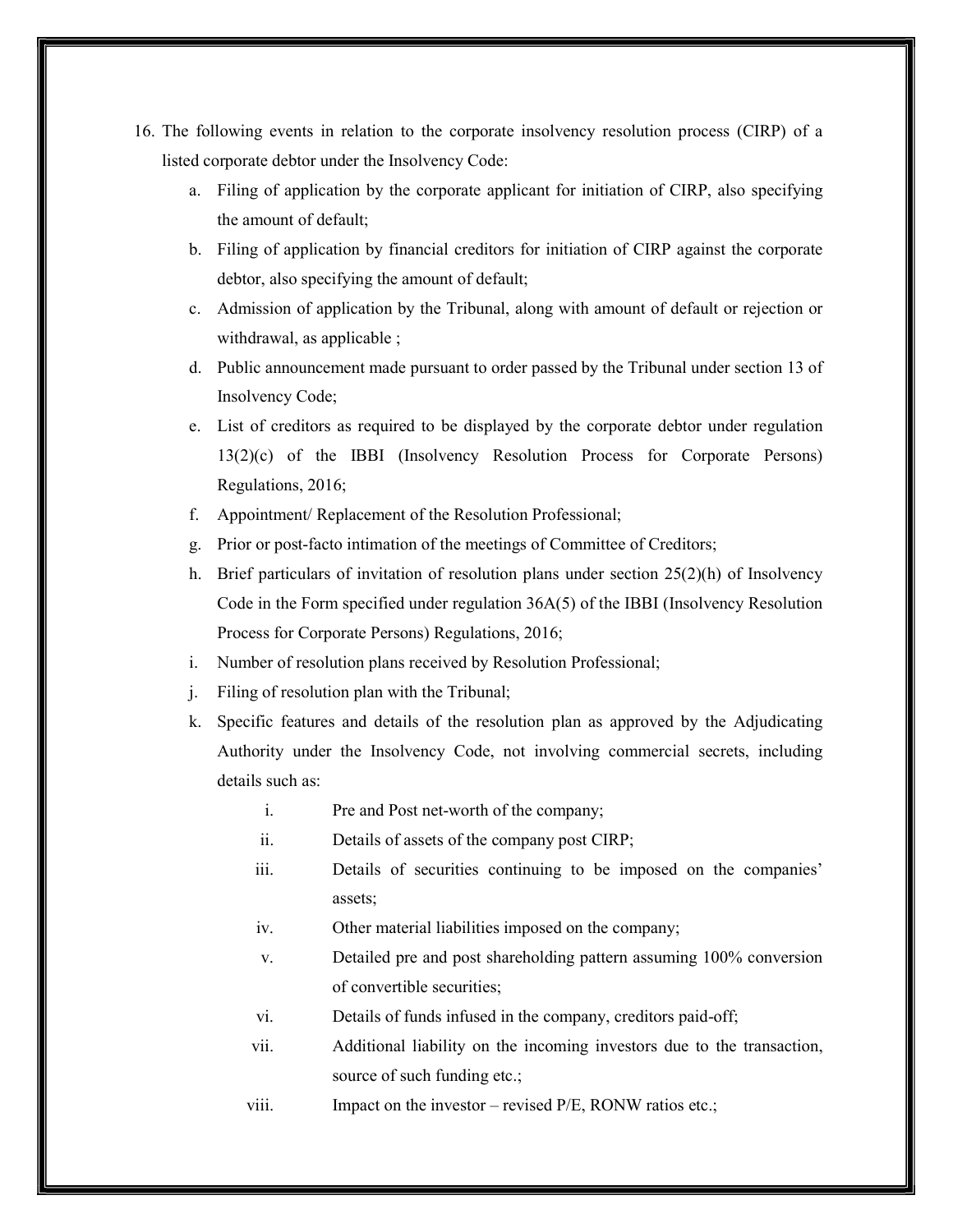- ix. Names of the new promoters, key managerial persons(s), if any and their past experience in the business or employment. In case where promoters are companies, history of such company and names of natural persons in control;
- x. Brief description of business strategy.]
- l. Proposed steps to be taken by the incoming investor/acquirer for achieving the MPS;
- m. Quarterly disclosure of the status of achieving the MPS;
- n. The details as to the delisting plans, if any approved in the resolution plan.
- 17. Initiation of Forensic audit: In case of initiation of forensic audit, (by whatever name called), the following disclosures shall be made to the stock exchanges by listed entities:
	- a. The fact of initiation of forensic audit along-with name of entity initiating the audit and reasons for the same, if available;
	- b. Final forensic audit report (other than for forensic audit initiated by regulatory / enforcement agencies) on receipt by the listed entity along with comments of the management, if any.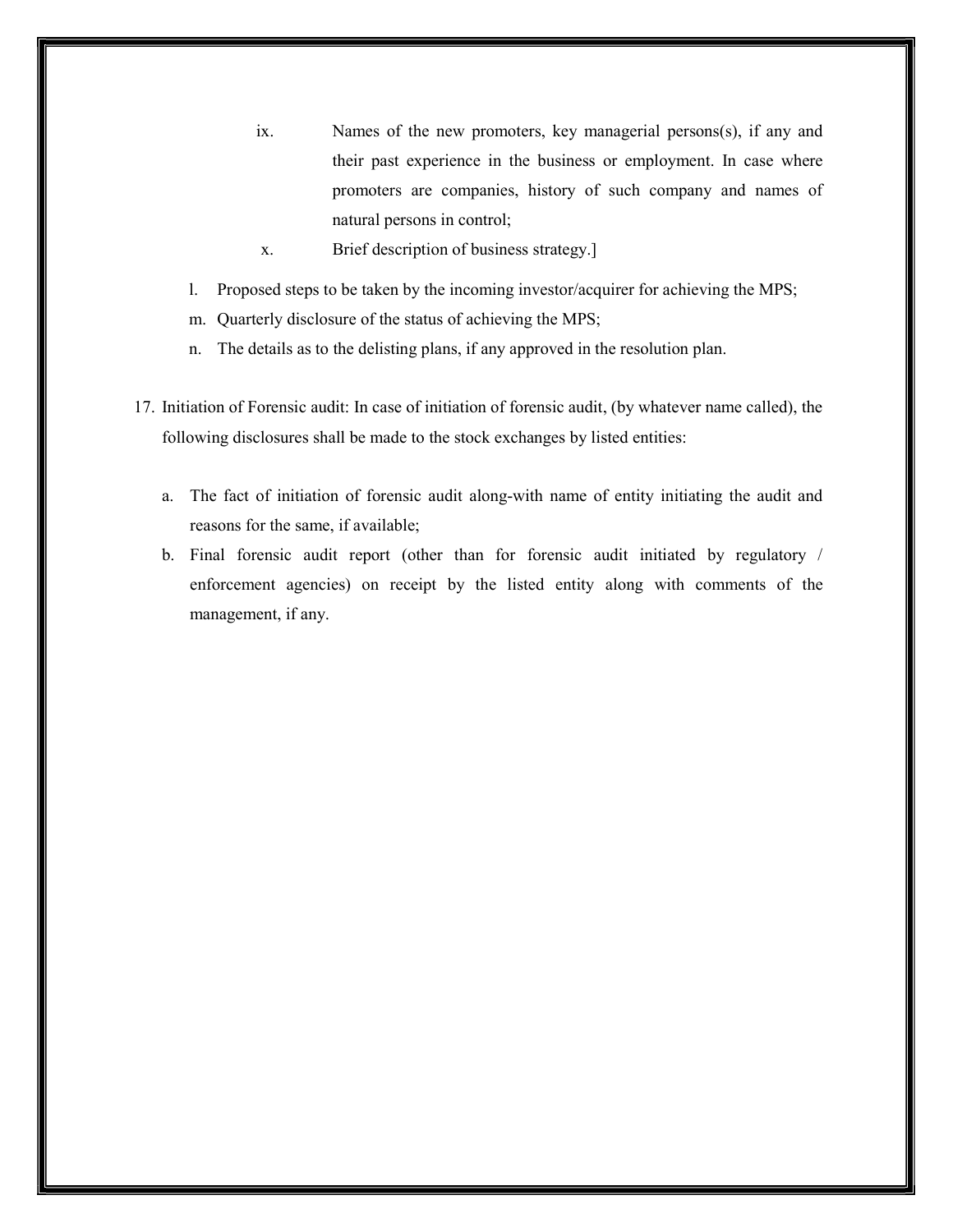#### ANNEXURE B

B. Events and information as specified in Para B of Part A of Schedule III of the Listing Regulations ("Para B") including any amendment thereto, required to be disclosed to the Stock Exchanges if they are material. Materiality of the events shall be decided by applying the Test of Materiality explained in the Policy.

These events are mentioned below inbrief:

- 1. Commencement or any postponement in the date of commencement of commercial production or commercial operations of any unit/division.
- 2. Change in the general character or nature of business brought about by arrangements for strategic, technical, manufacturing, or marketing tie-up, adoption of new lines of business or closure of operations of any unit/division (entirety or piecemeal).
- 3. Capacity addition or product launch.
- 4. Awarding, bagging/ receiving, amendment or termination of awarded/bagged orders/contracts not in the normal course of business.
- 5. Agreements (viz. loan agreement(s) (as a borrower) or any other agreement(s) which are binding and not in normal course of business) and revision(s) or amendment(s) or termination(s) thereof.
- 6. Disruption of operations of any one or more units or division of the listed entity due to natural calamity (earthquake, flood, fire etc.), force majeure or events such as strikes, lockouts etc.
- 7. Effect(s) arising out of change in the regulatory framework applicable to the listed entity
- 8. Litigation(s) / dispute(s) / regulatory action(s) with impact.
- 9. Fraud/defaults etc. by directors (other than key managerial personnel) or employees of listed entity.
- 10. Options to purchase securities including any ESOP/ESPS Scheme.
- 11. Giving of guarantees or indemnity or becoming a surety for any third party.
- 12. Granting, withdrawal, surrender, cancellation or suspension of key licenses or regulatory approvals.

C. Any other information/event viz. major development that is likely to affect business, e.g. emergence of new technologies, expiry of patents, any change of accounting policy that may have a significant impact on the accounts, etc. and brief details thereof and any other information which is exclusively known to the listed entity which may be necessary to enable the holders of securities of